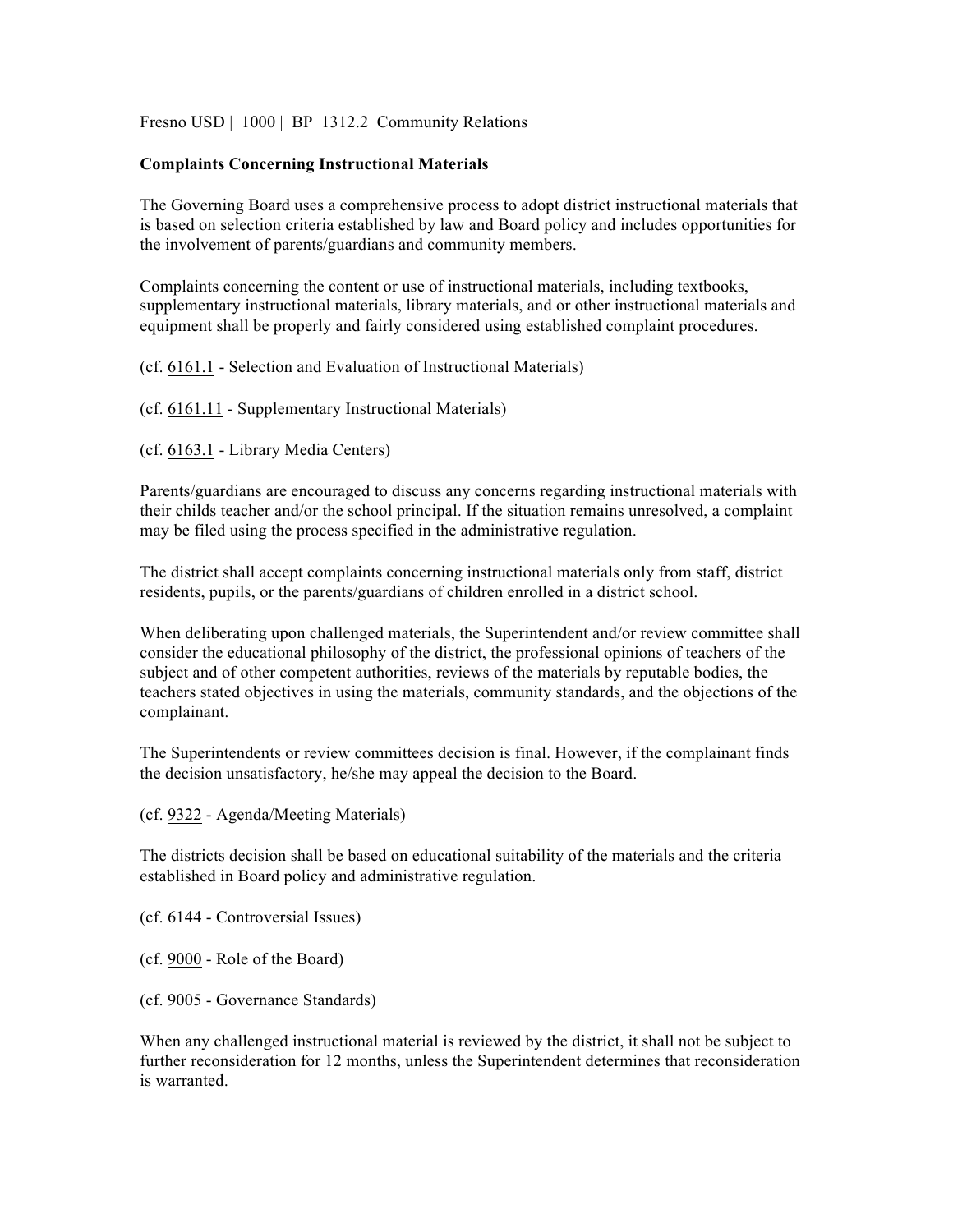Complaints related to sufficiency of textbooks or instructional materials shall be resolved pursuant the districts Williams uniform complaint procedure at AR 1312.4.

(cf. 1312.1 - Complaints Concerning District Employees)

(cf. 1312.3 - Uniform Complaint Procedures)

(cf. 1312.4 - Williams Uniform Complaint Procedures)

Legal Reference:

### EDUCATION CODE

18111 Exclusion of books by governing board

35010 Control of district; prescription and enforcement of rules

35186 Williams Uniform Complaint Procedures

44805 Enforcement of course of studies; use of textbooks, rules and regulations

51501 Subject matter reflecting on race, color, etc.

60000-60005 Instructional materials, legislative intent

60040-60048 Instructional requirements and materials

60119 Public hearing on sufficiency of materials

60200-60206 Elementary school materials

60226 Requirements for publishers and manufacturers

60400-60411 High school textbooks

60510-60511 Donation of sale of obsolete instructional materials

Management Resources:

### CALIFORNIA DEPARTMENT OF EDUCATION PROGRAM ADVISORIES

1002.90 Selection of Instructional Materials, CIL: 90/91-02

## CALIFORNIA DEPARTMENT OF EDUCATION PUBLICATIONS

Standards for Evaluation of Instructional Materials with Respect to Social Content, 1986 edition, revised 2001